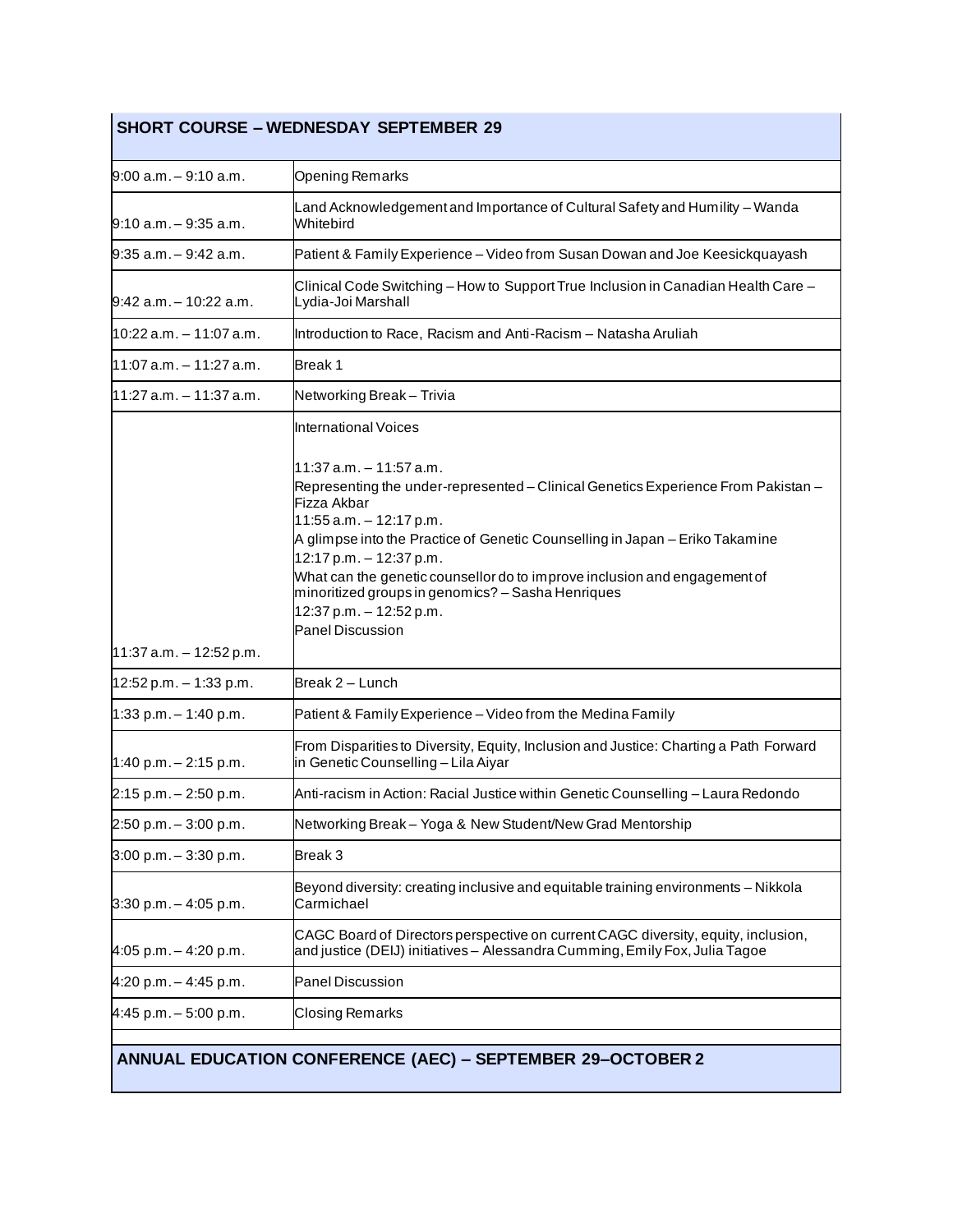#### **THURSDAY SEPTEMBER 30**

## **ALL TIMES ARE CENTRAL TIME (WINNIPEG TIME)**

| $9:00$ a.m. $-9:10$ a.m.   | <b>Opening Remarks</b>                                                                                                                                                                                                                                                                                                                                                                                                                                                                                                                                                                                                                                                                                                                                                                                                                                                                                            |
|----------------------------|-------------------------------------------------------------------------------------------------------------------------------------------------------------------------------------------------------------------------------------------------------------------------------------------------------------------------------------------------------------------------------------------------------------------------------------------------------------------------------------------------------------------------------------------------------------------------------------------------------------------------------------------------------------------------------------------------------------------------------------------------------------------------------------------------------------------------------------------------------------------------------------------------------------------|
| l9:10 a.m. – 10:20 a.m.    | Keynote: Laughter is the Best Medicine - SickBoy                                                                                                                                                                                                                                                                                                                                                                                                                                                                                                                                                                                                                                                                                                                                                                                                                                                                  |
| $10:20$ a.m. $-10:30$ a.m. | Networking Break - Student/New Grad Mentorship                                                                                                                                                                                                                                                                                                                                                                                                                                                                                                                                                                                                                                                                                                                                                                                                                                                                    |
| 10:30 a.m. - 10:50 a.m.    | Break 1                                                                                                                                                                                                                                                                                                                                                                                                                                                                                                                                                                                                                                                                                                                                                                                                                                                                                                           |
| $10:50$ a.m. $-11:50$ a.m. | The Psychological Impact of Living with Diagnostic Confusion in Cardiology: A<br>Personal Account-Harriet Druker                                                                                                                                                                                                                                                                                                                                                                                                                                                                                                                                                                                                                                                                                                                                                                                                  |
| $11:50$ a.m. $-12:15$ p.m. | Lived Experiences, Identity Development, and Adaptation in Adolescents with Genetic<br>Conditions - Tasha Wainstein                                                                                                                                                                                                                                                                                                                                                                                                                                                                                                                                                                                                                                                                                                                                                                                               |
| $12:15$ p.m. $-1:20$ p.m.  | Break 2                                                                                                                                                                                                                                                                                                                                                                                                                                                                                                                                                                                                                                                                                                                                                                                                                                                                                                           |
| 1:20 p.m. $-$ 1:30 p.m.    | Networking Break - Yoga                                                                                                                                                                                                                                                                                                                                                                                                                                                                                                                                                                                                                                                                                                                                                                                                                                                                                           |
| 1:30 p.m. $- 2:30$ p.m.    | <b>Oral Abstract Session</b>                                                                                                                                                                                                                                                                                                                                                                                                                                                                                                                                                                                                                                                                                                                                                                                                                                                                                      |
|                            | Saskatchewan's approach to VUS reinterpretation to improve patient equity and<br>increase molecular diagnoses - Rachel Vanneste<br>Re-analysis of data following clinical exome sequencing provides additional diagnoses<br>- Elisabeth Soubry<br>Evaluating the diagnostic and clinical utility of whole exome sequencing and panel<br>testing in pregnancies with fetal anomalies: a retrospective review - Melissa<br>Cornthwaite<br>Results and experience of private pay hereditary cancer genetic testing and<br>counselling in a Canadian commercial laboratory - Laura Hunnisett                                                                                                                                                                                                                                                                                                                          |
|                            | <b>Poster Session</b>                                                                                                                                                                                                                                                                                                                                                                                                                                                                                                                                                                                                                                                                                                                                                                                                                                                                                             |
|                            | Cross-cultural adaption of the Genetic Counselling Outcome Scale (GCOS-24) for use<br>in Canada: a qualitative study - Laura Redondo<br>Genetic counsellors outside of the Genetics Clinic: Where are we now? - Samantha<br>Rojas<br>Moral distress and its contribution to burnout among genetic counsellors - Rebecca<br>Hough<br>Improved diagnostic yield in comprehensive inherited retinal disorders panel due to<br>NGS based copy number variant analysis and specialized RPGR ORF15 sequencing<br>- Madhulatha Pantrangi<br>Inherited bone marrow failure syndromes: A retrospective review of genetic testing -<br><b>Allison Sluyters</b><br>A liquid biopsy approach for retinoblastoma - Jaime Jessen<br>Case Report - Miles Douglas Thompson<br>Strategies to Improve SOD1 variant interpretation - Luke Drury<br>Evaluating performance and diagnostic utility of next-generation sequencing-based |
| $2:30 p.m. - 3:00 p.m.$    | panel testing in 543 patients with suspected skeletal dysplasia - Alicia Scocchia<br>Update on Genetic Testing for Primary Immunodeficiencies - Christine Davies                                                                                                                                                                                                                                                                                                                                                                                                                                                                                                                                                                                                                                                                                                                                                  |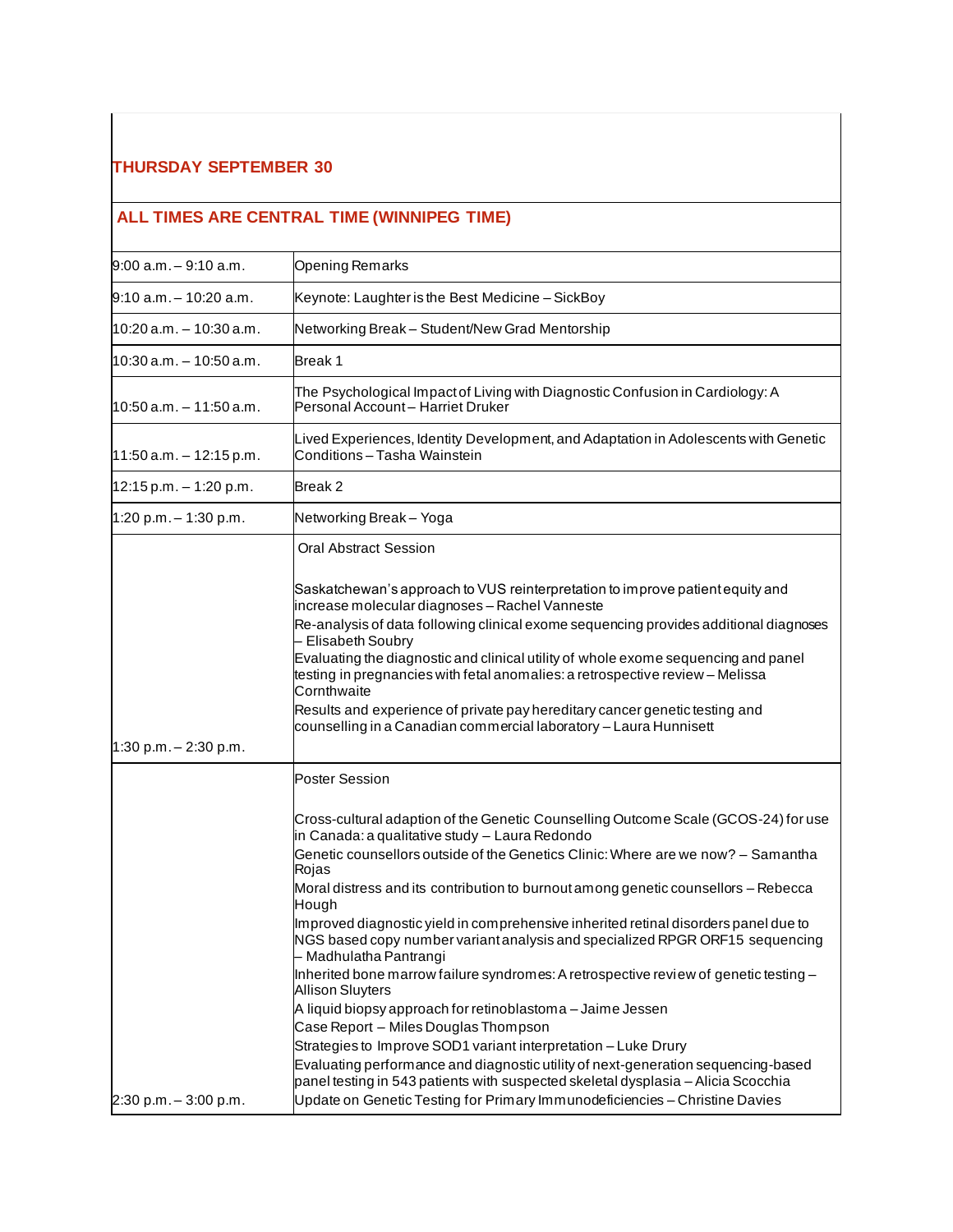|                          | Bi-allelic variants in two different PEX genes cause an intermediate Zellweger<br>Spectrum Disorder phenotype - Stephanie Pinho<br>Clinical utility of rapid exome-based testing in the prenatal period – Christèle du |
|--------------------------|------------------------------------------------------------------------------------------------------------------------------------------------------------------------------------------------------------------------|
|                          | Souich<br>Single gene non-invasive prenatal testing for couples at risk for recessive disorders:<br>an analysis of attitudes and personal utility - Debra Watkins                                                      |
|                          | Pregnancy outcomes of blastocysts reported as mosaic following genetic counselling<br>after preimplantation genetic testing for aneuploidies (PGT-A) - Claire Bascuñana                                                |
| $3:00 p.m. - 3:30 p.m.$  | Break 3                                                                                                                                                                                                                |
| $3:30$ p.m. $-5:00$ p.m. | Media Training: Navigating the media: Establishing controlled, positive coverage and<br>a reputation as an industry expert - Doris Kaufmann Woodcock                                                                   |
| $5:00$ p.m. $-5:02$ p.m. | <b>Closing Remarks</b>                                                                                                                                                                                                 |
| $6:00 p.m. - 7:00 p.m.$  | Nirtual Soiree                                                                                                                                                                                                         |
|                          |                                                                                                                                                                                                                        |

### **FRIDAY OCTOBER 1**

# **ALL TIMES ARE CENTRAL TIME (WINNIPEG TIME)**

| $9:00$ a.m. $-9:10$ a.m.   | <b>Opening Remarks</b>                                                                                                                                                                     |
|----------------------------|--------------------------------------------------------------------------------------------------------------------------------------------------------------------------------------------|
| 9:10 a.m. - 9:40 a.m.      | CAGC Presidential Address - Alessandra Cumming                                                                                                                                             |
| l9:40 a.m. - 9:50 a.m.     | <b>CAGC Award Presentations</b>                                                                                                                                                            |
| $9:50$ a.m. $-10:20$ a.m.  | Legal Recognition of Genetic Counsellors: The Road Less Travelled - Ma'n Zawati                                                                                                            |
| $10:20$ a.m. $-10:45$ a.m. | Development of policies and procedures for managing conflicts of interest for the<br>Canadian Association of Genetic Counsellors - Nathalie Bolduc, Louise Ringuette                       |
| $10:45$ a.m. $-12:00$ p.m. | Break 1                                                                                                                                                                                    |
|                            | Oral Abstract Session                                                                                                                                                                      |
|                            | Exploring barriers in the admission process for genetic counselling Master's degree<br>programs - Laura Zahavich                                                                           |
|                            | "It's made me who I am": The experiences of adolescent siblings of children with<br>genetic conditions - Julia Heaton                                                                      |
|                            | Parents' perspectives, experiences and need for support when communicating with<br>their children about the psychiatric manifestations of 22q11.2 deletion syndrome (22q)<br>Courtney Cook |
|                            | "I know it's a gray issue": Patient experiences and attitudes towards family-mediated<br>cascade testing and alternative approaches for inherited arrhythmia conditions – Amy<br>Ho        |
|                            | Psychological adaptation to a positive predictive genetic test result for arrhythmogenic<br>cardiomyopathy – Celine Gill                                                                   |
|                            | The British Columbia Hereditary Cancer Follow-up Initiative (HCFI): A Provincial<br>Approach to Providing Support to People Living with Hereditary Cancer Syndromes -<br>Pardeep Kaurah    |
| $12:00$ p.m. $-1:30$ p.m.  |                                                                                                                                                                                            |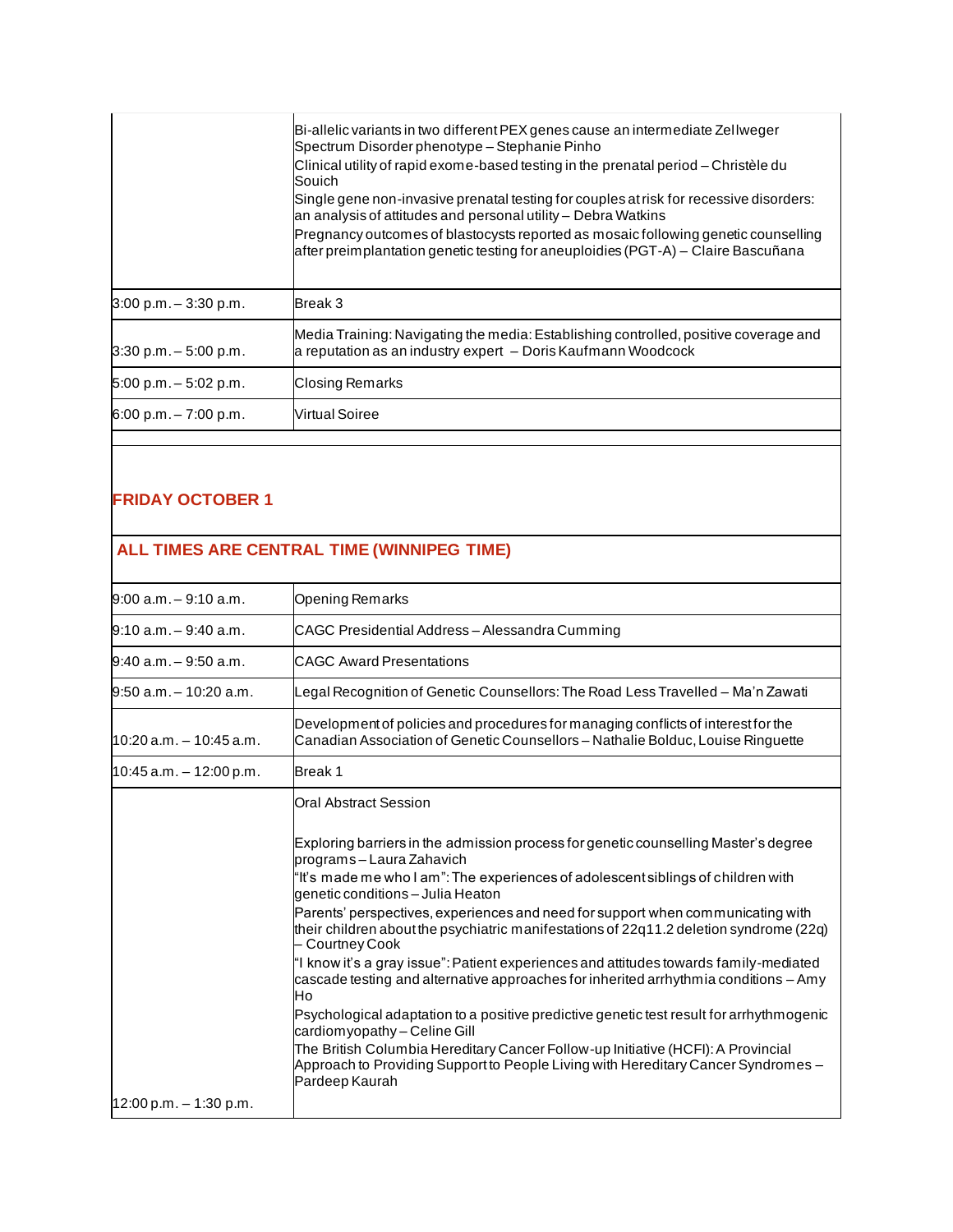| 1:30 p.m. $- 2:00$ p.m.  | Break 2                                                                                                                                                                                 |
|--------------------------|-----------------------------------------------------------------------------------------------------------------------------------------------------------------------------------------|
| 2:00 p.m. - 3:00 p.m.    | Building Bridges to a Better Education: A Joint Approach to Training Medical Genetics<br>Residents - Alison Castle, Claire Goldsmith, Joanna Lazier                                     |
|                          | <b>Poster Session</b>                                                                                                                                                                   |
|                          | Patient experience of a gynecologic oncology initiated genetic testing model for<br>women with tubo-ovarian cancer - Michaela Bercovitch Sadinsky                                       |
|                          | Cancer patients' preferences for incidental genomic sequencing results – Salma<br>Shickh                                                                                                |
|                          | Pan-Cancer genetic counseling triage: Expect the unexpected. - Guillermo Pacheco-<br>Cuellar                                                                                            |
|                          | Carrier screening clinical utility: where do you draw the line? - Hana Sroka                                                                                                            |
|                          | Genetic stigmatization and its effect on marriageability in the Orthodox Jewish<br>community, as perceived by matchmakers – Renee Hofstedter                                            |
|                          | Benefits of vitamin D dependent rickets type 1 neonatal screening in a founder<br>population - Carol-Ann Fortin                                                                         |
|                          | Genetics Adviser: The development and usability testing of a new patient-centered<br>digital health application to support clinical genomic testing - Rita Kodida                       |
|                          | Genetic counselling for whole genome sequencing and SARS-CoV-2 antibody results<br>in COVID-19 positive individuals: GENCOV study Canada - Selina Casalino                              |
|                          | A prospective evaluation of the diagnostic utility of clinical exome sequencing in<br>patients with suspected genetic disease in Ontario and Alberta - Alexandre White-<br><b>Brown</b> |
|                          | Understanding the experience and impact of receiving incidental findings from<br>genome-wide sequencing - Faith Cheung                                                                  |
|                          | Validation of a mitochondrial genome assay and the resulting diagnostic yield of its<br>analysis in over 6000 patients - Julie Hathaway                                                 |
|                          | Genetic assessment for hereditary hearing loss including difficult-to-sequence regions<br>- Kim Gall                                                                                    |
|                          | Exploring perceived barriers to diagnosis, treatment and ongoing care in vascular<br>Ehlers-Danlos Syndrome - Charlotte Cowan                                                           |
|                          | Outcome of 1500 matches through the Matchmaker Exchange for rare disease gene<br>discovery: the 2-year experience of Care4Rare Canada - Matthew Osmond                                  |
| $3:00$ p.m. $-3:30$ p.m. |                                                                                                                                                                                         |
| $3:30$ p.m. $-3:40$ p.m. | Networking Break - Trivia & Student/New Grad Mentorship                                                                                                                                 |
| $3:40 p.m. - 4:00 p.m.$  | Break 3                                                                                                                                                                                 |
| $4:00 p.m. - 5:00 p.m.$  | Could It be Autism? - Tony Attwood                                                                                                                                                      |
| 5:00 p.m. - 5:02 p.m.    | <b>Closing Remarks</b>                                                                                                                                                                  |

### **SATURDAY OCTOBER 2**

| $9:00$ a.m. $-9:10$ a.m.   | <b>Opening Remarks</b>                                                                                                                                                                            |
|----------------------------|---------------------------------------------------------------------------------------------------------------------------------------------------------------------------------------------------|
| $9:10$ a.m. $-10:10$ a.m.  | Genetic Testing Gatekeepers? Expanding access, providing support and empowering<br>Inon-genetics clinicians to appropriately order genetic tests – Carly Pouchet, Jenna<br>Scott, Rachel Vanneste |
| $10:10$ a.m. $-10:20$ a.m. | Networking Break                                                                                                                                                                                  |